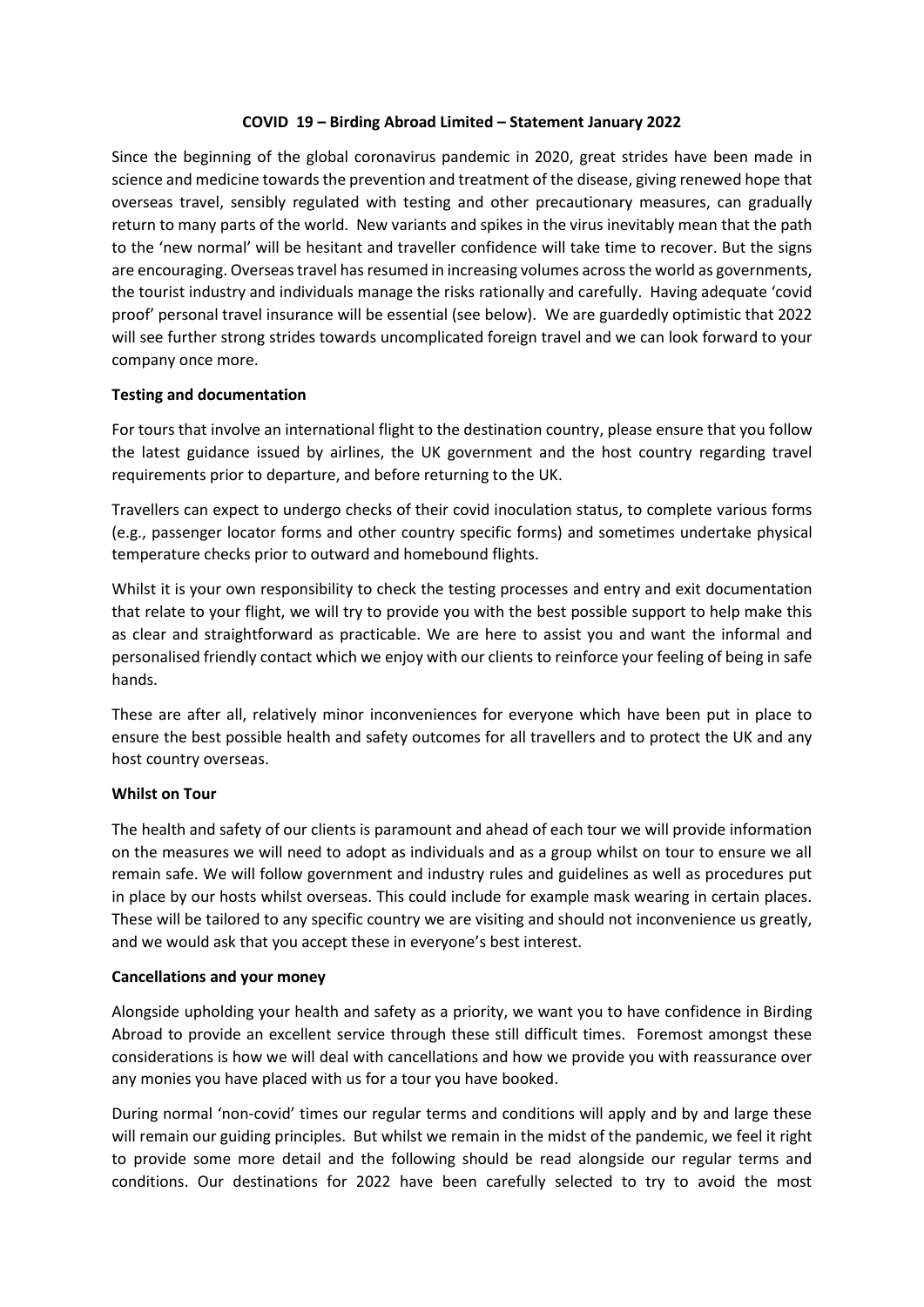problematic scenarios, but times are still unpredictable, and so we set out our pledges nevertheless for transparency and reassurance.

# **What reasons might there be for a tour not going ahead?**

- If government advice changes and it becomes illegal to travel abroad for holidays, including any UK Government imposed lockdowns.
- If the FCDO (Foreign, Commonwealth & Development Office) advises against non-essential travel to your destination.
- If you are required to quarantine on arrival at your destination and there isn't the option to forgo this quarantine period by providing evidence of a negative Covid-19 test, or that you are fully vaccinated.
- If you are required to quarantine on arrival back in the UK and there isn't the option to forgo this quarantine period by providing evidence of a negative Covid-19 test, or that you are fully vaccinated.

We would like to reassure you that if your booking with us is cancelled for one of the above reasons, you will be offered a place on the same tour deferred most likely to the following year, or a credit towards an alternative tour with Birding Abroad or to receive a refund.

## **Is the refund a "full refund"?**

For some destinations we are required to make advance payments to hotels, to overseas ground agents and for transport. We may not in all cases be able to recover these monies, though we would endeavor to come to mutually beneficial arrangements with such service providers. So, there would be a shared sense of responsibility in the hope that no one is unfairly or disproportionately out of pocket, company or customer. The closer to departure that a covid related cancellation occurs for the reasons set out above, the more difficult it is for us to fully recover every item of cost.

We will in every case try to make the refund a full refund, subject to the caveat above that some charges may apply. Should we deduct an amount to cover the above circumstances, then you may be able to claim back any such losses through your travel insurance.

### **Travel Insurance**

Having comprehensive personal travel insurance is essential. You should have a policy in place which covers the many wide-ranging scenarios which might arise before, during and when returning from the tour country. The policy should include coronavirus specific clauses. It is not possible for us to state here every possible coronavirus eventuality which may result in disruption to or cancellation of a tour. The following are examples only and taking the advice of your insurer is imperative.

- Your insurance should cover cancellation charges, any medical and hospitalization care, repatriation and if you are prevented by local rules from continuing with the tour.
- If you decide to cancel your tour with us (before we officially cancel a tour), our regular booking conditions will apply. We will provide a cancellation invoice to you and you may be able to make a claim on your travel insurance.
- If you are not able to travel because you or your travelling partner or friend has been diagnosed with Covid-19 or because of other Government regulations affecting your home area.